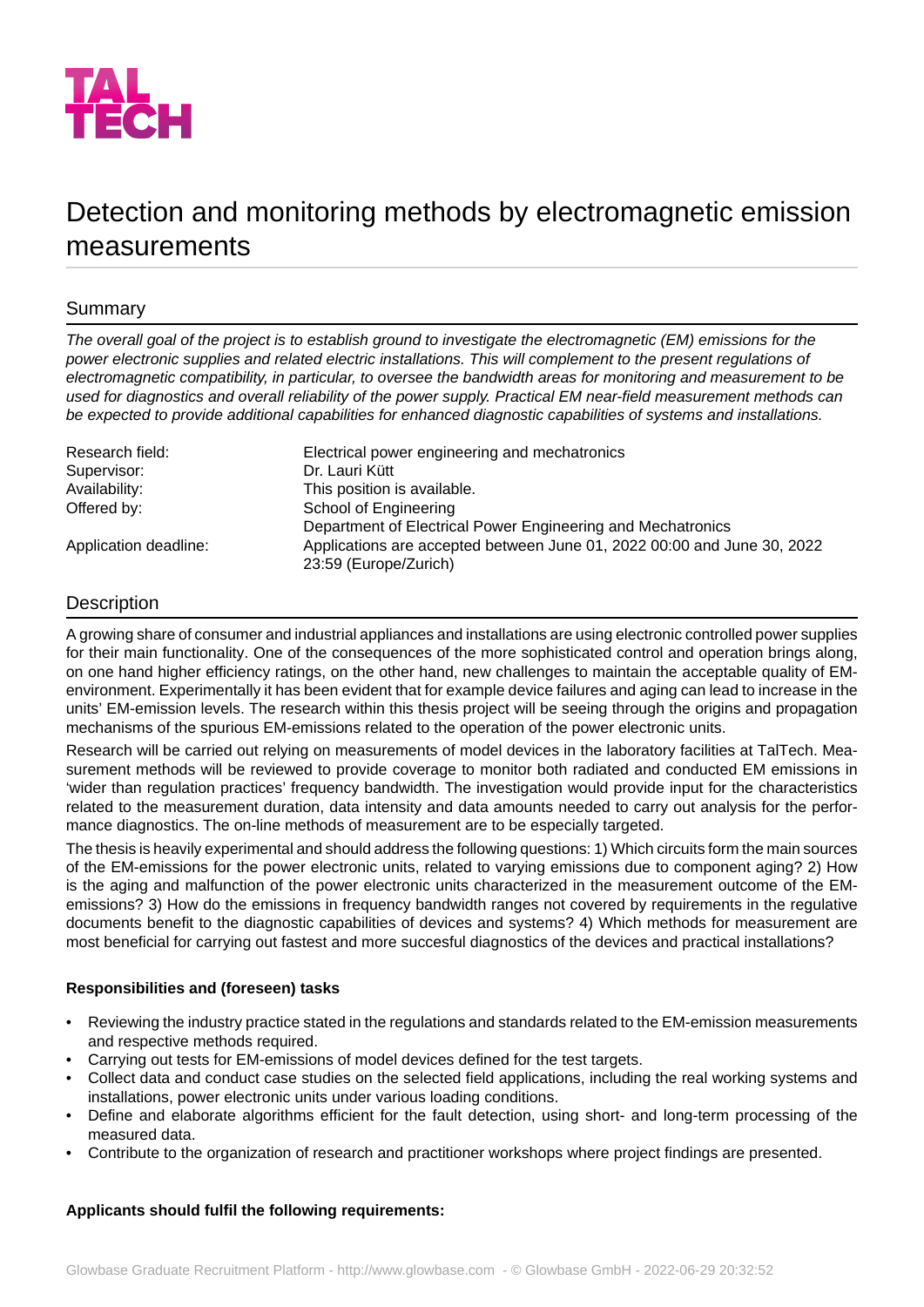

- a master's degree in electrical engineering sciences (preferably in electromagnetics, electric power converters, electric power supply, embedded electronics)
- good grades in calculus and physics subjects
- good comprehension of Matlab and practical programming skills
- a clear interest in the topic of the position
- excellent command of English
- strong and demonstrable writing and analytical skills
- capacity to work both as an independent researcher and as part of an international team
- capacity and willingness to provide assistance in organizational tasks relevant to the project

#### **The following experience is beneficial:**

- Microcontroller architectures and embedded systems
- Instrumentation and measurement, measurement system programming
- Programming in C, Python, LabView
- Working knowledge of SQL
- Working knowledge of statistics
- Working with cells

The candidate should submit a research plan for the topic, including the overall research and data collection strategy. The candidate can expand on the listed research questions and tasks, and propose theoretical lenses to be used.

#### **We offer:**

- 4-year PhD position in research group of fundamentals of electrical engineering, closely related to accredited EMfield measurement laboratory body in Estonia with a large portfolio of dedicated research, industrial and studyoriented projects
- The chance to do high-level research in one of the most dynamic Universities and research groups in the region
- Opportunities for conference visits, research stays and networking with globally leading universities and research centers in the fields of EM-engineering and electromagnetic compatibility.

#### **About the department**

The Department of Electrical Power Engineering and Mechatronics of Tallinn University of Technology is an interdisciplinary research center that focuses on socially relevant and future-oriented research and teaching issues related to power engineering and mechatronics. The mission of the Department is to be a leader in electrical engineering and technical studies and development projects in Estonia, known and valued in society, and a respected partner in both national and international cooperation networks and organizations.

The department educates future energy leaders and engineers at the bachelor's, master's and doctoral level. Through training courses, the department ensures lifelong learning and continuous development.

The department carries out large-scale interdisciplinary scientific research, development and professional projects, thanks to which the competence in the field of electrical energy and mechatronics continues to grow. With research, application and development services, the department increases the competitiveness of companies in both the domestic and international markets, keeping knowledge in Estonia. The department has coordinated or been a partner in numerous international projects, such as Horizon 2020, INTERREG, 7FP, Nordic Energy Research, etc.

The Department of Electrical Power Engineering and Mechatronics conducts research within seven research groups and operates state of the art laboratories with high end equipment, offering also accredited services in the fields of lighting and different electrical measurements.

The departments' focus areas are related to both domestic and global developments, such as increasing digitalization and decarbonization, decentralization and decentralization of electricity generation, and the increasing use of renewable energy sources. The department conducts research in the following relevant areas tackling the energy transition: